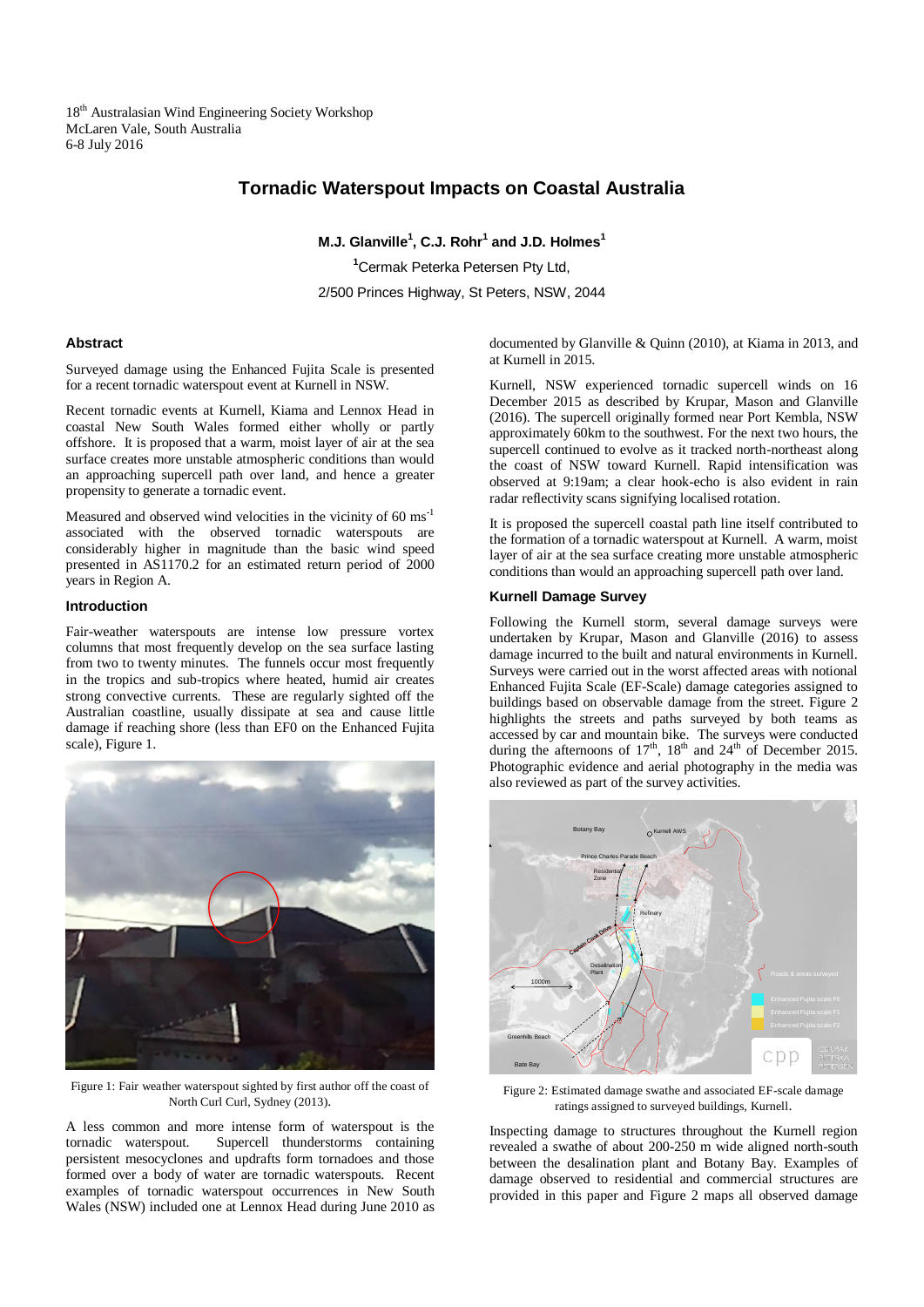rated against the Enhance Fujita (EF) scale. Damage generally being assigned an EF0 or EF1 rating, and some isolated EF2 damage.

Based on analysis of radar data the supercell looked to have approached from the southwest over Bate Bay, although there was little observed evidence of scouring or vegetation damage within the dunes of Greenhills Beach.

A small seaside hamlet comprising lightweight sheds and caravans is outlined by a rectangle in Figure 2. Residents reported seeing a tornado vortex pass to their west, thankfully missing their shelters. Moving northward into bushland there was clear evidence of tree damage, denuded and broken tree trunks and limbs.

Continuing north, the desalination plant lost metal deck sheeting over much of its roof plan with roof sheeting and insulation found deposited hundreds of metres from the plant. Distinct signs of multidirectional flow can be observed in Figure 3, where roof sheeting from the desalination plant is seen deposited on all sides of the plant building. A clear swathe of sheeting is shown to the south (lower left) of the plant. This is the opposite direction to the movement of the storm.

Much of Sir Joseph Banks Drive was littered with debris from this and other buildings (Figures 4).



Figure 3: Debris from the desalination plant and its surrounding buildings captured by the Westpac Lifesaver Rescue Helicopter.

Industrial units in the direct path suffered façade breaches including broken windows and lifted roof sheeting. On Chisholm Road a lorry was blown over onto an adjacent and thankfully empty parked car (Figure 5). As the tornado continued northwards crossing Captain Cook Drive it passed over roadside high voltage transmission lines, but no damage was evident to these structures. Similarly, no obvious damage could be sighted to the refinery east of Captain Cook Drive.

The tornado passed directly over the residential township of Kurnell northward to Botany Bay, Figure 6. Inspecting damage in the residential zone was reminiscent of surveying water spout damage in Lennox Head 2010, with damage confined to a finite width outside of which little permanent damage could be observed. Roof damage was common to homes in the damage swathe, with lifted roof sheeting, and missing tiles, and removed solar panels.



Figure 4: Debris from the desalination plant and other surrounding buildings on Sir Joseph Banks Drive, Kurnell.



Figure 5 Damage to industrial building on Chisholm Road, Kurnell, with overturned truck in foreground.



Figure 6: Damage to a residential home in the Kurnell township.

Temporary structures were also displaced (e.g. garden sheds, awnings, a trampoline and fallen trees). A video of the swathe was captured by a drone flight (see Dailymail 2015 weblink)

The Insurance Council of Australia (2016) reported 4282 claims with total insured losses of \$202 million. The highest number of claims was from homes; however 72% of the insurance losses were commercial.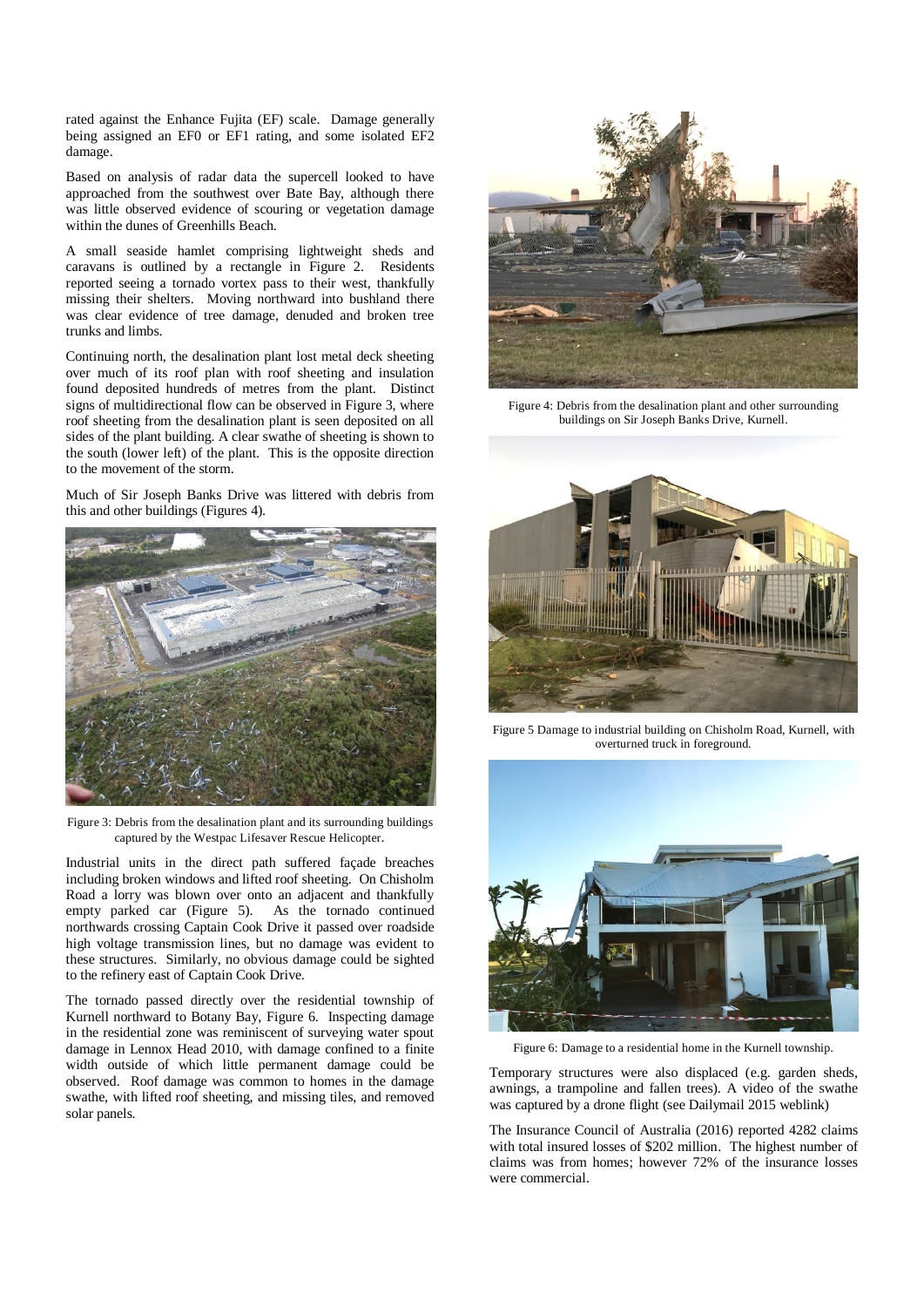### **Measured and Observed Tornadic Waterspout Wind Speeds**

As the Kurnell tornadic supercell continued moving northnortheast beyond the Kurnell township, in a rare occurrence it passed over the Bureau of Meteorology (BoM) Automatic Weather Station (AWS) located on a wharf jetty north of Kurnell. A maximum three-second gust wind speed of  $213 \text{ km/hr}$  (59ms<sup>-1</sup>) was recorded at 14 m above the water level. This was the strongest wind gust ever recorded by a BoM AWS station in NSW.

Wind speed was not measured during the Lennox Head tornadic waterspout; however captured video footage of the event is available in the public domain (Glanville & Quinn (2010)). Inspection of the video footage and triangulation against some Lennox Head landmarks provided an estimate of wind velocities reaching 65 ms<sup>-1</sup>. Observed damage ranged from EF0 to EF2 and was observed to be comparable to the Kurnell storm. By contrast the width and length of the damage swathe at Lennox Head was approximately 25% that of the Kurnell Storm.

Kiama 2013 was part of the Sydney-Illawarra tornado outbreak 23–24 February 2013. The Illawarra storms, between Seven Mile Beach and Nowra including Kiama were rated F2 with reported wind speeds of up to 200  $km/h$  (55 ms<sup>-1</sup>); post event analysis confirmed eight tornadoes, with two rated F0, five at F1 and one rated as F2 (Allen 2016). Sydney tornadoes of lesser strength reported to have caused damage were at Kirribilli, Chifley, Malabar and Randwick.

Property damage at Kiama was similar to that in the Kurnell and Lennox Head events, based on media reports and verbal discussions with Kiama residents by the first author. Figure 7 illustrates a home re-build still in construction almost three years after the event. The waterspout was reported to have come off the ocean causing damage to properties on the hill crest (camera location) before continuing south then inland toward Jamberoo.



Figure 7: Hothersal Street, Kiama photo taken January 2016.

Also reported in the media; May 2010 a water spout is known to have caused damage to a caravan park at The Entrance in central NSW with recorded injuries. In August 2006 a water spout was filmed ripping the roof off a house in La Perouse.

A database of tornado and waterspout events is available through the BoM Storm Archive (2016), and contains some characteristics of each event as well as comments indicating the extent of damage caused and in some cases a wind speed or Fujita scale rating. The immediate usefulness of this database for the identification of temporal or spatial trends is limited, since tornado observations are necessarily observed more frequently in locations with higher population density. In addition, population

density has varied significantly over the duration of the historic record.

The general distribution approximately matches the population centres of the Australian territory, Figure 8. A similar figure results from a plot of waterspout records, but without inland matches. Some of the tornadic events are located on the coastline, and it is evident that classification error is possible for tornadoes.



Figure 8: BoM tornado records 1795-2016 represented as orange dots

### **Tornadic Waterspout Return Period**

Damaged area estimates for the tornadic waterspout events in Table 1 were taken from Glanville & Ouinn  $(2010)$  and Krupar, Mason and Glanville (2016). For Kiama an estimate is made from the BoM Storm Archive (2016) and media clips.

| Table 1: Damage area estimates on NSW coast due to tornadic |  |  |
|-------------------------------------------------------------|--|--|
| waterspouts over the last five years                        |  |  |

| Date     | Town        | Damage          | Measured or<br>estimated<br>max wind<br>speed $(ms^{-1})$ | Area of<br>recorded<br>damaged<br>(m <sup>2</sup> ) |
|----------|-------------|-----------------|-----------------------------------------------------------|-----------------------------------------------------|
| 03/06/10 | Lennox Head | EF <sub>2</sub> | 65                                                        | 35,000                                              |
| 24/02/13 | Kiama       | EF <sub>2</sub> | 60                                                        | 60,000                                              |
| 16/12/15 | Kurnell     | EF <sub>2</sub> | 59                                                        | 546,000                                             |

The authors are unaware of other waterspout events which have caused EF2 damage, with the exception of a waterspout in 1929 near Brisbane reported in BoM Storm Archive (2016), which resulted in significant destruction of the suburb of Manly, although details are limited. Lack of such events older than about five years may indicate the existence of a recent trend for increased waterspout activity on the Australian temperate coastline.

A simplified tornado hazard probability model credited to Thom (1963) uses a geometric interpretation of probability. Tornado strike probability P(s) is:

$$
P(s) = \frac{\bar{a}u}{A} \tag{2}
$$

Where  $\bar{a}$  is the mean damage path area, u is the mean number of tornadoes per year in a local region and A the area of the local region. The model assumes a uniform distribution of tornado hazard across the region.

The three known EF2 events in Table 1 occurred in a period little over 5 years, i.e.  $u = 0.54$  occurrences per year with velocity in the order  $60 \text{ ms}^{-1}$ .